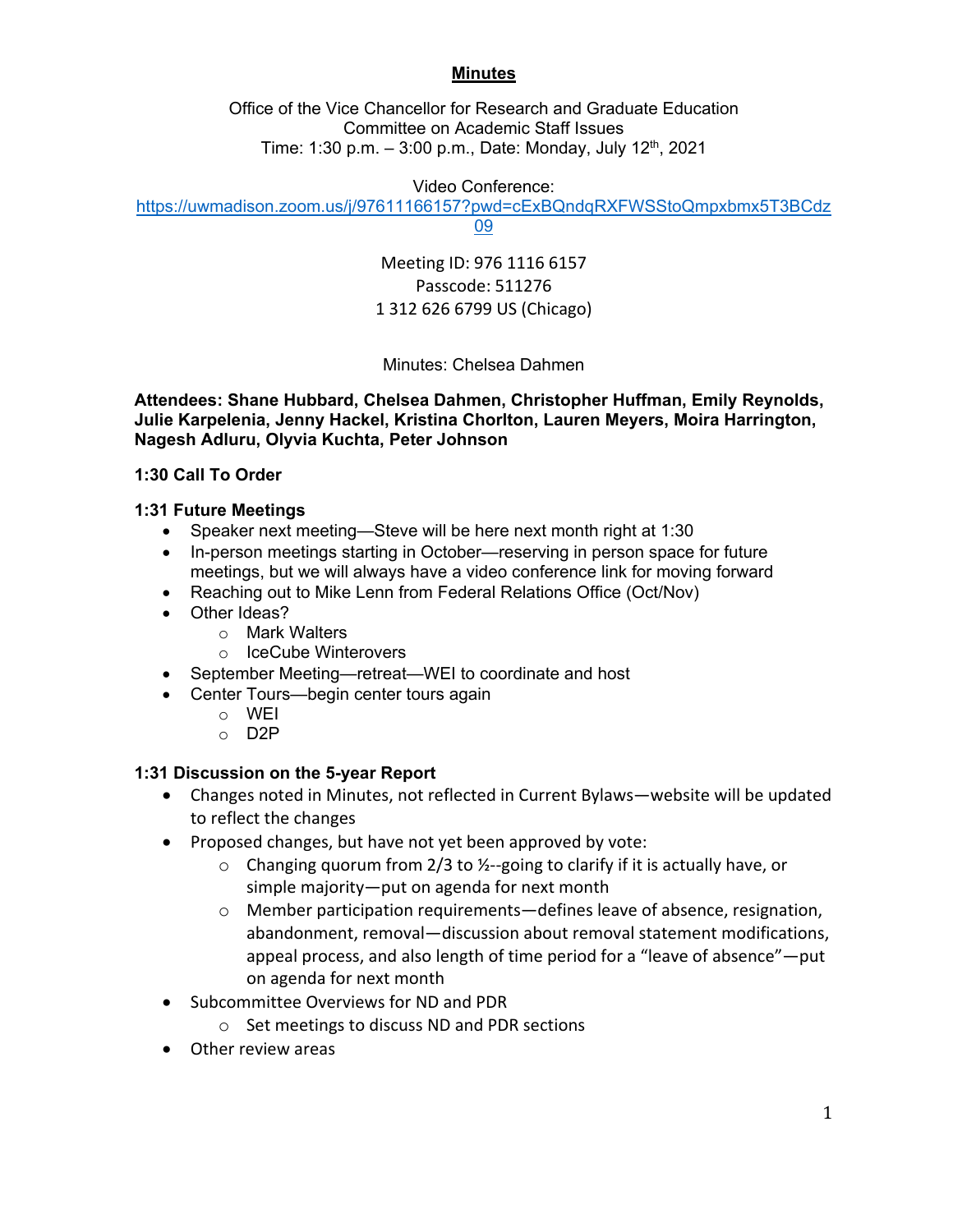- o Developing and managing a mentoring program for new academic staff within OVCRGE—is written in bylaws, but hasn't actively been done—what unit is leading the campus‐wide initiative for academic staff mentoring program?—PDR to coordinate with AcStaff Mentor Match committee
- o Subcommittee Reviews in by July 23rd

## **1:50: September Retreat**

## **2:00 Subcommittee Reports**

- Communications (Jenny Hackel(\*chair), Chelsea Dahmen, Tina Chorlton)
	- o Up-to-date—today's agenda needs to be posted
	- $\circ$  Shane will send a list of agendas/minutes that are on the website but not in the box folder
- Nominating and Districting (Peter Johnson(\*chair), Shane Hubbard, Olyvia Kuchta)
	- $\circ$  Elections for this year and end-term date need to be updated in 5-year report
	- $\circ$  Touch base in November to check what districts look like based on newlyimplemented TTC titles—Julie to check HR cut over dates
- Personnel Policies and Procedures/HR Design (Lauren Meyers(\*chair), Moira Harrington, David Richards)
	- o Nothing new to report
- Professional Development and Recognition (Nagesh Adluru(\*chair), Chris Huffman, Emily Reynolds)
	- o Nothing new to report

## **2:45 Business**

- Approve minutes
	- o Minutes for Feb, May will be brought to future meeting
- HR Update (Julie)
	- $\circ$  TTC: Distinguished title issues—will only see business title in directory, not assigned standard job description title—shift in culture to go from amount of time in a position to actual duties
	- $\circ$  As we begin to work way out of pandemic, based on current information, campus experts expect that vaccines will continue to be effective—80% vaccination rate on campus for fall is projected
	- $\circ$  Single Payroll process—loan process has been successful—controversy with it because eligible employees have to be employed through June 30, 2022
	- o Governor has approved state budget—2% on Jan 1, 2022 and 2% on Jan 1, 2023
	- o Remote Work Policy/Agreements—will be hearing from Steve more details about that this week—for the agreement process, need to have up-to-date supervisors listed in HRS for the approval process
	- $\circ$  Rate and Title Changes—still under a freeze, but centers can begin to carefully consider those personnel that should receive an increase or bonus.
- Next OVCRGE-CASI meeting August 9<sup>th</sup>, 2021; video conference only

### **3:00 Adjourn**

### **Future Minutes**

August – Tina September – Olyvia